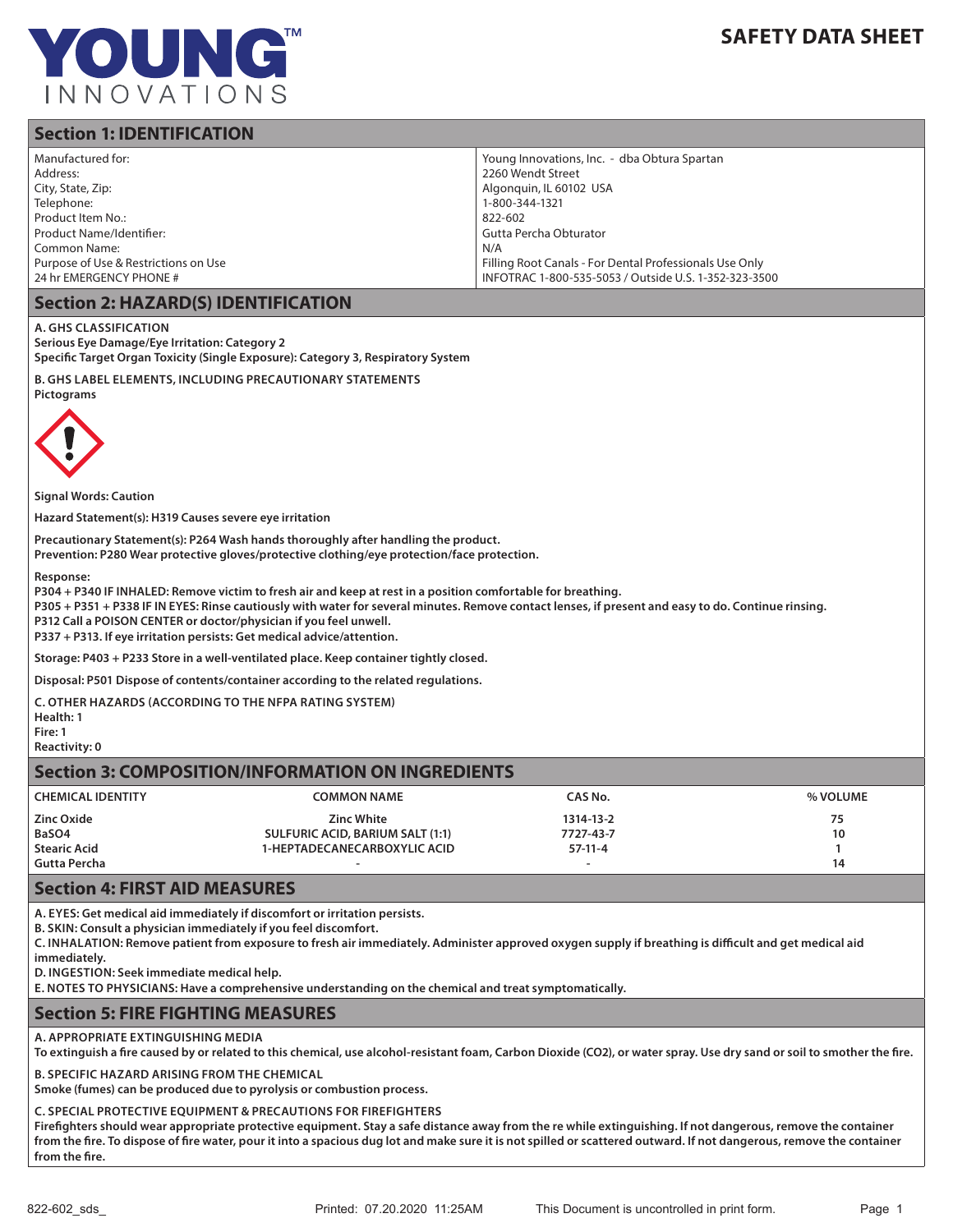

# **Section 1: IDENTIFICATION**

| Section 1: IDENTIFICATION                                                                                                                                                                                                                                    |                                                                                                                                                                                                                                                                                |  |
|--------------------------------------------------------------------------------------------------------------------------------------------------------------------------------------------------------------------------------------------------------------|--------------------------------------------------------------------------------------------------------------------------------------------------------------------------------------------------------------------------------------------------------------------------------|--|
| Manufactured for:<br>Address:<br>City, State, Zip:<br>Telephone:<br>Product Item No.:<br>Product Name/Identifier:<br><b>Common Name:</b><br>Purpose of Use & Restrictions on Use<br>24 hr EMERGENCY PHONE #<br><b>Section 6: ACCIDENTAL RELEASE MEASURES</b> | Young Innovations, Inc. - dba Obtura Spartan<br>2260 Wendt Street<br>Algonquin, IL 60102 USA<br>1-800-344-1321<br>822-602<br>Gutta Percha Obturator<br>N/A<br>Filling Root Canals - For Dental Professionals Use Only<br>INFOTRAC 1-800-535-5053 / Outside U.S. 1-352-323-3500 |  |
|                                                                                                                                                                                                                                                              |                                                                                                                                                                                                                                                                                |  |
| A. PROTECTIVE EQUIPMENT & EMERGENCY PROCEDURES<br>Give special attention to chemical materials and conditions that must be avoided.                                                                                                                          |                                                                                                                                                                                                                                                                                |  |
| <b>B. ENVIRONMENTAL PRECAUTIONS</b><br>Prevent the inflow of this product to waterways, drains, basements, and confined spaces.                                                                                                                              |                                                                                                                                                                                                                                                                                |  |
| <b>C. PURIFICATION / REMOVAL METHOD</b><br>Dispose of the product as medical waste.                                                                                                                                                                          |                                                                                                                                                                                                                                                                                |  |
| <b>Section 7: HANDLING AND STORAGE</b>                                                                                                                                                                                                                       |                                                                                                                                                                                                                                                                                |  |
| <b>A. SAFE HANDLING</b><br>Follow all prevention measures on the SDS/labels. Handle and store with care. Give special attention to chemical materials and conditions that must be avoided.<br>Wear personal protective equipment while handing the product.  |                                                                                                                                                                                                                                                                                |  |
| <b>B. CONDITIONS FOR SAFE STORAGE</b><br>Keep away from humidity.                                                                                                                                                                                            |                                                                                                                                                                                                                                                                                |  |
| <b>Section 8: EXPOSURE CONTROLS, PERSONAL PROTECTION</b>                                                                                                                                                                                                     |                                                                                                                                                                                                                                                                                |  |
| A. EXPOSURE LIMITS FOR CHEMICAL SUBSTANCES & BIOLOGICAL EXPOSURE LIMITS                                                                                                                                                                                      | N/A                                                                                                                                                                                                                                                                            |  |
| <b>B. SYSTEM DESIGN (PROPER ENGINEERING CONTROLS)</b>                                                                                                                                                                                                        | N/A                                                                                                                                                                                                                                                                            |  |
| C. PERSONAL PROTECTIVE EQUIPMENT<br><b>Respiratory protection</b><br>Eye protection<br><b>Hand protection</b><br>Skin & body protection                                                                                                                      | N/A<br>N/A<br>N/A<br>N/A                                                                                                                                                                                                                                                       |  |
| <b>Section 9: PHYSICAL and CHEMICAL PROPERTIES</b>                                                                                                                                                                                                           |                                                                                                                                                                                                                                                                                |  |
| A. APPEARANCE<br><b>Physical state</b><br>Color                                                                                                                                                                                                              | Solid (conical shape)<br>Pink                                                                                                                                                                                                                                                  |  |
| <b>B. ODOR</b>                                                                                                                                                                                                                                               | N/A                                                                                                                                                                                                                                                                            |  |
| <b>C. ODOR THRESHOLD VALUE</b>                                                                                                                                                                                                                               | N/A                                                                                                                                                                                                                                                                            |  |
| D. PH                                                                                                                                                                                                                                                        | N/A                                                                                                                                                                                                                                                                            |  |
| E. MELTING POINT/FREEZING POINT                                                                                                                                                                                                                              | N/A                                                                                                                                                                                                                                                                            |  |
| F. INITIAL BOILING POINT & BOILING RANGE                                                                                                                                                                                                                     | N/A                                                                                                                                                                                                                                                                            |  |
| <b>G. FLASH POINT</b>                                                                                                                                                                                                                                        | N/A                                                                                                                                                                                                                                                                            |  |
| <b>H. EVAPORATION RATE</b>                                                                                                                                                                                                                                   | N/A                                                                                                                                                                                                                                                                            |  |
| I. FLAMMABILITY (SOLID, GAS)                                                                                                                                                                                                                                 | N/A                                                                                                                                                                                                                                                                            |  |
| J. MAXIMUM / MINIMUM OF THE FLAMMABLE OR EXPLOSIVE LIMITS                                                                                                                                                                                                    | N/A                                                                                                                                                                                                                                                                            |  |
| <b>K. VAPOR PRESSURE</b>                                                                                                                                                                                                                                     | N/A                                                                                                                                                                                                                                                                            |  |

**L. SOLUBILITY 100°C**

**M. VAPOR DENSITY** N/A

**N. RELATIVE DENSITY** 2.7 g/cm $^3$ 

**O. PARTITION COEFFICIENT: n-Octanol/WATER N/A** 

**P. AUTOIGNITION TEMPERATURE N/A**

**Q. DECOMPOSITION TEMPERATURE** N/A

**R. VISCOSITY** N/A

**S. MOLECULAR MASS N/A**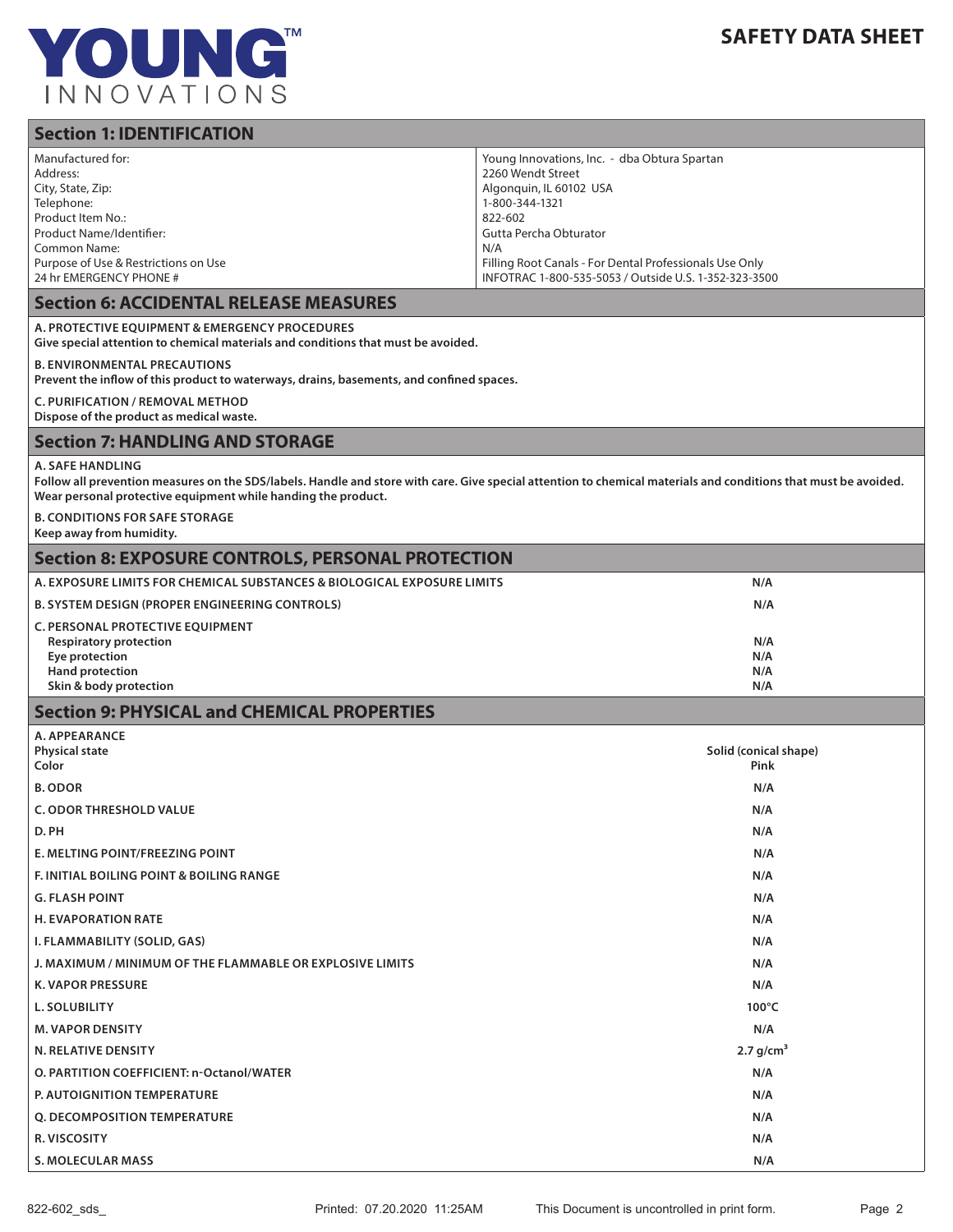

| <b>Section 1: IDENTIFICATION</b>                                                                                                                                                                                                                                                                                                                                                                                                                                                                                                                                                                                              |                                                                                                                                                                                                                                                                                |  |
|-------------------------------------------------------------------------------------------------------------------------------------------------------------------------------------------------------------------------------------------------------------------------------------------------------------------------------------------------------------------------------------------------------------------------------------------------------------------------------------------------------------------------------------------------------------------------------------------------------------------------------|--------------------------------------------------------------------------------------------------------------------------------------------------------------------------------------------------------------------------------------------------------------------------------|--|
| Manufactured for:<br>Address:<br>City, State, Zip:<br>Telephone:<br>Product Item No.:<br>Product Name/Identifier:<br>Common Name:<br>Purpose of Use & Restrictions on Use<br>24 hr EMERGENCY PHONE #                                                                                                                                                                                                                                                                                                                                                                                                                          | Young Innovations, Inc. - dba Obtura Spartan<br>2260 Wendt Street<br>Algonguin, IL 60102 USA<br>1-800-344-1321<br>822-602<br>Gutta Percha Obturator<br>N/A<br>Filling Root Canals - For Dental Professionals Use Only<br>INFOTRAC 1-800-535-5053 / Outside U.S. 1-352-323-3500 |  |
| <b>Section 10: STABILITY and REACTIVITY</b>                                                                                                                                                                                                                                                                                                                                                                                                                                                                                                                                                                                   |                                                                                                                                                                                                                                                                                |  |
| A. CHEMICAL STABILITY & POSSIBILITY OF HAZARDOUS REACTIONS<br>B. CONDITIONS TO AVOID<br><b>C. INCOMPATIBLE MATERIALS</b><br>D. HAZARDOUS DECOMPOSITION OR BYPRODUCT                                                                                                                                                                                                                                                                                                                                                                                                                                                           | N/A<br>Direct light, excessive heat, and moisture<br><b>Inflammable Materials &amp; Reducing Materials</b><br>Smoke (fumes) can be produced due to pyrolysis or<br>combustion process.                                                                                         |  |
| <b>11. Toxicological Information</b>                                                                                                                                                                                                                                                                                                                                                                                                                                                                                                                                                                                          |                                                                                                                                                                                                                                                                                |  |
| <b>A. POSSIBLE ROUTES OF EXPOSURE</b>                                                                                                                                                                                                                                                                                                                                                                                                                                                                                                                                                                                         | N/A                                                                                                                                                                                                                                                                            |  |
| <b>B. INFORMATION ON HARMFUL HEALTH EFFECTS</b>                                                                                                                                                                                                                                                                                                                                                                                                                                                                                                                                                                               |                                                                                                                                                                                                                                                                                |  |
| (Symptoms related to the physical, chemical and toxicological characteristics)                                                                                                                                                                                                                                                                                                                                                                                                                                                                                                                                                |                                                                                                                                                                                                                                                                                |  |
| <b>Acute toxicity</b><br>Oral<br>Dermal<br><b>Inhalation</b><br><b>Skin corrosion/Irritation</b><br>Serious Eyes damage/Irritation<br><b>Respiratory sensitization</b><br><b>Skin sensitization</b><br>Carcinogenicity<br><b>Industrial Safety and Health Act</b><br>Notification of the Ministry of Employment and Labor<br><b>IARC</b><br><b>OSHA</b><br><b>ACGIH</b><br><b>NTP</b><br><b>EU CLP</b><br><b>Germ cell mutagenicity</b><br><b>Reproductive Toxicity</b><br><b>Specific Target Organ Toxicity (Single Exposure)</b><br><b>Specific Target Organ Toxicity (Repeated Exposure)</b><br><b>Aspiration Toxicity</b> | N/A<br>N/A<br>N/A<br>N/A<br>May cause irritation to the eyes<br>N/A<br>N/A<br>N/A<br>N/A<br>N/A<br>N/A<br>N/A<br>N/A<br>N/A<br>N/A<br>N/A<br>Inhalation causes respiratory tract irritation<br>N/A<br>N/A                                                                      |  |
| <b>Section 12. Ecological information</b>                                                                                                                                                                                                                                                                                                                                                                                                                                                                                                                                                                                     |                                                                                                                                                                                                                                                                                |  |
| A. ECOTOXICITY<br>Fish<br>Shellfish<br><b>Birds</b>                                                                                                                                                                                                                                                                                                                                                                                                                                                                                                                                                                           | N/A<br>N/A<br>N/A                                                                                                                                                                                                                                                              |  |
| <b>B. PERSISTENCE &amp; DEGRADABILITY</b><br>Persistence<br><b>Degradability</b>                                                                                                                                                                                                                                                                                                                                                                                                                                                                                                                                              | N/A<br>N/A                                                                                                                                                                                                                                                                     |  |
| <b>C. BIOACCUMULATIVE POTENTIAL</b><br><b>Accumulation</b><br>Biodegradability<br><b>D. MOBILITY IN SOIL</b>                                                                                                                                                                                                                                                                                                                                                                                                                                                                                                                  | N/A<br>N/A<br>N/A                                                                                                                                                                                                                                                              |  |
| <b>E. OTHER ADVERSE EFFECTS</b>                                                                                                                                                                                                                                                                                                                                                                                                                                                                                                                                                                                               | N/A                                                                                                                                                                                                                                                                            |  |
| <b>Section 13. Disposal Considerations</b>                                                                                                                                                                                                                                                                                                                                                                                                                                                                                                                                                                                    |                                                                                                                                                                                                                                                                                |  |
| A. PRODUCT DISPOSAL<br>If stated in the Wastes Control Act, dispose of the contents and container accordingly.                                                                                                                                                                                                                                                                                                                                                                                                                                                                                                                |                                                                                                                                                                                                                                                                                |  |
| <b>B. PRECAUTIONS FOR DISPOSAL</b>                                                                                                                                                                                                                                                                                                                                                                                                                                                                                                                                                                                            |                                                                                                                                                                                                                                                                                |  |

**Dispose of the content according to the related regulations**